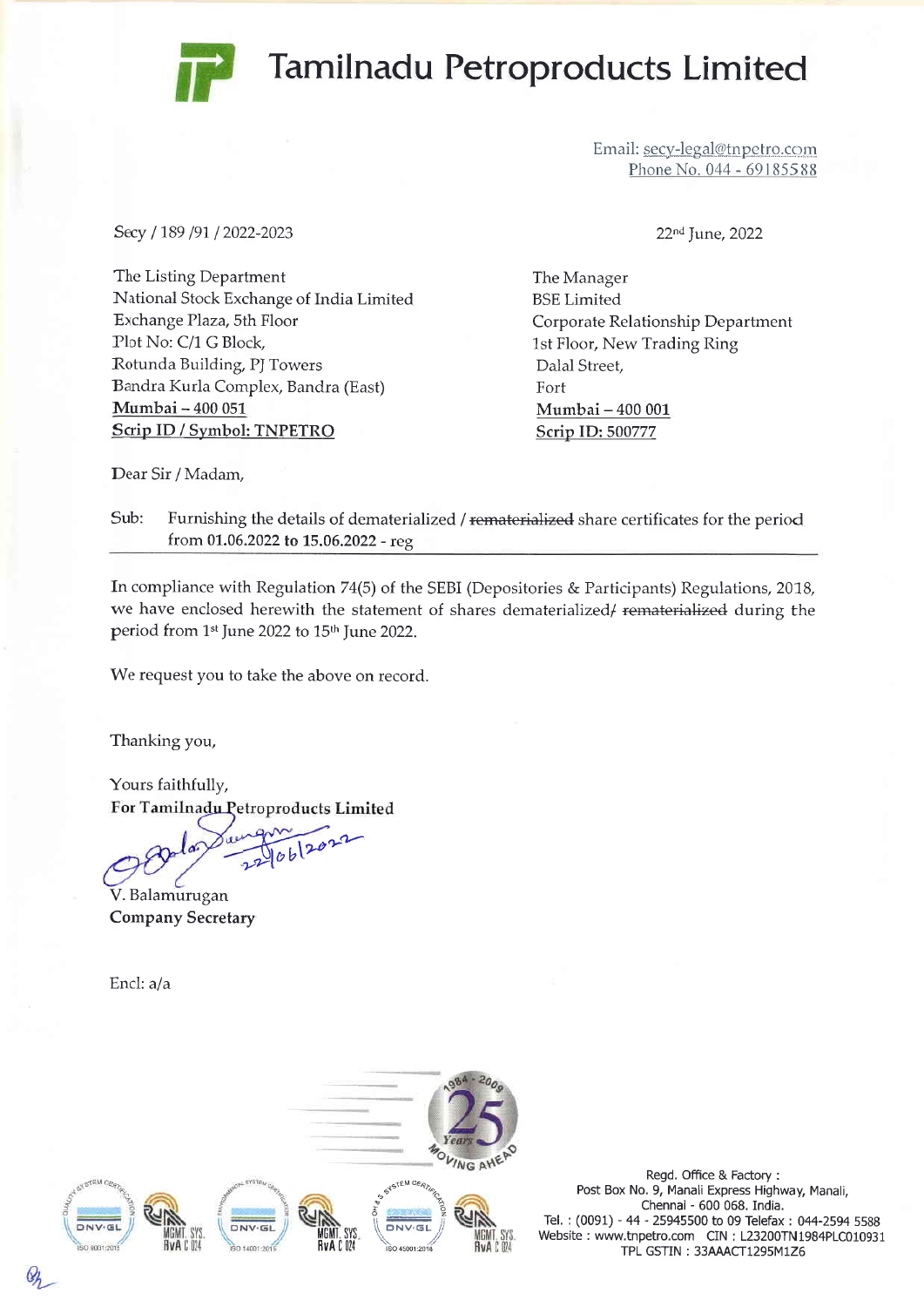| TAMILNADU PETROPRODUCTS LTD<br>DEMAT CONFIRMATION REGISTER FROM-01-06-2022 TO-15-06-2022 |                  |                      |                      |            |                |                                |                                                                                     |                            |
|------------------------------------------------------------------------------------------|------------------|----------------------|----------------------|------------|----------------|--------------------------------|-------------------------------------------------------------------------------------|----------------------------|
|                                                                                          |                  |                      |                      |            |                |                                |                                                                                     | <b>MODE</b>                |
| <b>FOLIO</b>                                                                             | <b>CERT NO</b>   | <b>DIST FROM</b>     | <b>DIST TO</b>       |            |                | SHARES   TYPE   CONF DATE NAME |                                                                                     | <b>NSDL</b>                |
| 363564                                                                                   | 68737            | 26102611             | 26102710             | 100        | А              |                                | 02-Jun-22 SURESH GARE<br>02-Jun-22 SURESH GARE                                      | <b>NSDL</b>                |
| 363564                                                                                   | 68738            | 26102711             | 26102810<br>26102910 | 100<br>100 | А<br>А         |                                | 02-Jun-22 SURESH GARE                                                               | <b>NSDL</b>                |
| 363564<br>363564                                                                         | 68739<br>68740   | 26102811<br>26102911 | 26103010             | 100        | А              |                                | 02-Jun-22 SURESH GARE                                                               | <b>NSDL</b>                |
| 363564                                                                                   | 248984           | 54187040             | 54187139             | 100        | Α              |                                | 02-Jun-22 SURESH GARE                                                               | <b>NSDL</b>                |
| 363564                                                                                   | 248985           | 54187140             | 54187239             | 100        | А              | 02-Jun-22                      | <b>SURESH GARE</b>                                                                  | <b>NSDL</b>                |
| 363557                                                                                   | 208747           | 49650501             | 49650600             | 100        | A              | 02-Jun-22                      | UJWALA SHARAD SHINDE                                                                | <b>NSDL</b>                |
| 363557                                                                                   | 237107           | 52816252             | 52816351             | 100        | Α              | 02-Jun-22                      | <b>UJWALA SHARAD SHINDE</b>                                                         | <b>NSDL</b>                |
| 363557                                                                                   | 339916           | 69524988             | 69525087             | 100        | А              | 02-Jun-22                      | <b>JUJWALA SHARAD SHINDE</b>                                                        | <b>NSDL</b>                |
| 363557                                                                                   | 392094           | 74742588             | 74742687             | 100        | A              |                                | 02-Jun-22 UJWALA SHARAD SHINDE                                                      | <b>NSDL</b>                |
| 363557                                                                                   | 413693           | 76902288             | 76902387             | 100        | Α              | 02-Jun-22                      | <b>UJWALA SHARAD SHINDE</b>                                                         | <b>NSDL</b>                |
| 363538                                                                                   | 104537           | 29765311             | 29765410             | 100        | $\overline{A}$ | 02-Jun-22                      | JASMINE F LAKDAVALA\FAREDUN M LAKDAVALA                                             | <b>NSDL</b><br><b>NSDL</b> |
| 363538                                                                                   | 271079           | 62429242             | 62429291             | 50         | Α              | 02-Jun-22                      | JASMINE F LAKDAVALA\FAREDUN M LAKDAVALA<br>RAMESH KACHESHWAR RAHANE\DNYANESH RAMESH |                            |
|                                                                                          |                  |                      |                      |            |                |                                |                                                                                     | <b>NSDL</b>                |
| 319051                                                                                   | 81991            | 27446811             | 27446910             | 100        | A              | 03-Jun-22                      | RAHANE\YOGESH RAMESH RAHANE<br>RAMESH KACHESHWAR RAHANE\DNYANESH RAMESH             |                            |
|                                                                                          |                  |                      |                      |            |                |                                | RAHANE\YOGESH RAMESH RAHANE                                                         | <b>NSDL</b>                |
| 331804                                                                                   | 328587           | 68392088             | 68392187             | 100        | А              | 03-Jun-22                      |                                                                                     |                            |
|                                                                                          |                  |                      |                      |            |                |                                | MEENA ANOOP THARWANI\ANOOP M THARWANI                                               | <b>NSDL</b>                |
| 319306                                                                                   | 202602           | 49036001             | 49036100             | 100        | Α              | 03-Jun-22<br>03-Jun-22         | FATEMA MAIMOON                                                                      | <b>NSDL</b>                |
| 289463                                                                                   | 302199           | 66267587             | 66267686             | 100        | Α<br>A         | 03-Jun-22                      | <b>SULTANA MAKBULHUSEN SAIYED</b>                                                   | <b>NSDL</b>                |
| 37868                                                                                    | 75695            | 26809011             | 26809110             | 100<br>100 | А              | 03-Jun-22                      | <b>STELLA ANTONY</b>                                                                | <b>NSDL</b>                |
| 270932                                                                                   | 456563           | 81182838             | 81182937             |            | А              | 03-Jun-22                      | <b>STELLA ANTONY</b>                                                                | <b>NSDL</b>                |
| 270932                                                                                   | 456564           | 81182938             | 81183037             | 100<br>100 | А              | 03-Jun-22                      | STELLA ANTONY                                                                       | <b>NSDL</b>                |
| 270932                                                                                   | 456565           | 81183038             | 81183137             |            |                | 03-Jun-22                      | STELLA ANTONY                                                                       | <b>NSDL</b>                |
| 270932                                                                                   | 456566           | 81183138             | 81183237             | 100        | Α<br>А         | 03-Jun-22                      | <b>STELLA ANTONY</b>                                                                | <b>NSDL</b>                |
| 270932                                                                                   | 456567           | 81183238             | 81183337             | 100        |                | 07-Jun-22                      | <b>PRADIP KUMAR AGRAWAL</b>                                                         | <b>NSDL</b>                |
| 188900                                                                                   | 368913           | 72424488             | 72424587             | 100        | A<br>А         | 09-Jun-22                      | SREENIVASSA RAO B.S\SREERATHNA                                                      | <b>NSDL</b>                |
| 212771                                                                                   | 394552           | 74988388             | 74988487             | 100        | А              |                                | 09-Jun-22 SREENIVASSA RAO B.S\SREERATHNA                                            | <b>NSDL</b>                |
| 212795                                                                                   | 394576           | 74990788             | 74990887             | 100<br>100 | А              | 09-Jun-22                      | MANMEET SINGH\SURINDER KAUR                                                         | <b>NSDL</b>                |
| 143445                                                                                   | 158122           | 35129511             | 35129610<br>35129710 | 100        | А              | 09-Jun-22                      | MANMEET SINGH\SURINDER KAUR                                                         | <b>NSDL</b>                |
| 143445                                                                                   | 158123           | 35129611<br>54057815 | 54057914             | 100        | А              | 09-Jun-22                      | MANMEET SINGH\SURINDER KAUR                                                         | <b>NSDL</b>                |
| 143445                                                                                   | 247506           | 72205188             | 72205287             | 100        | Α              |                                | 13-Jun-22 PREM LATA JAIN\NIRMAL KUMAR JAIN                                          | <b>NSDL</b>                |
| 186836                                                                                   | 366720<br>411097 | 76642688             | 76642787             | 100        | Α              | 13-Jun-22                      | INDU PURJIT KASID\PURJIT PUSHKARNATH QASID                                          | <b>NSDL</b>                |
| 228495                                                                                   | 140576           | 33198461             | 33198560             | 100        | А              | 13-Jun-22                      | <b>BHARTIBEN HANUMANT JOSHI</b>                                                     | <b>NSDL</b>                |
| 68493<br>68493                                                                           | 311328           | 67067430             | 67067529             | 100        | А              |                                | 13-Jun-22  BHARTIBEN HANUMANT JOSHI                                                 | <b>NSDL</b>                |
| 21422                                                                                    | 44810            | 23633611             | 23633710             | 100        | А              | 13-Jun-22                      | <b>HARSUKH LAL PATEL</b>                                                            | <b>NSDL</b>                |
| 21422                                                                                    | 44811            | 23633711             | 23633810             | 100        | А              | 13-Jun-22                      | HARSUKH LAL PATEL                                                                   | <b>NSDL</b>                |
| 21422                                                                                    | 245057           | 53806455             | 53806504             | 50         | А              | 13-Jun-22                      | <b>HARSUKH LAL PATEL</b>                                                            | <b>NSDL</b>                |
| 269027                                                                                   | 453659           | 80892488             | 80892587             | 100        | А              |                                | 13-Jun-22   NAVANEETHARAJAN N                                                       | <b>NSDL</b>                |
| 269027                                                                                   | 453660           |                      | 80892588 80892687    | 100        | A              |                                | 13-Jun-22 NAVANEETHARAJAN N                                                         | <b>NSDL</b>                |
| 363567                                                                                   | 109014           | 30220611             | 30220710             | 100        | А              |                                | 13-Jun-22 SHASHI AGGARWAL                                                           | <b>NSDL</b>                |
| 363567                                                                                   | 245120           | 53811755             | 53811804             | 50         | А              | 13-Jun-22                      | SHASHI AGGARWAL                                                                     | <b>NSDL</b>                |
| 332791                                                                                   | 326263           | 68241038             | 68241062             | 25         | A              | $13$ -Jun-22                   | <b>RAJENDRA BANDYOPADHYAY</b>                                                       | <b>NSDL</b>                |
| 148027                                                                                   | 330085           | 68541888             | 68541987             | 100        | Α              | 13-Jun-22                      | SHOBHANA BHUPATRAY SHAH                                                             | <b>NSDL</b>                |
| 198424                                                                                   | 379105           | 73443688             | 73443787             | 100        | Α              | 13-Jun-22                      | DUNI CHAND GURUNANI                                                                 | <b>NSDL</b>                |
|                                                                                          |                  |                      |                      |            |                |                                | AMIRALI RAMZANALI PETHANI\FATIMA AMIRALI                                            |                            |
| 998                                                                                      | 2229             | 19226311             | 19226410             | 100        | А              | 15-Jun-22                      | PETHANI                                                                             | <b>NSDL</b>                |
|                                                                                          |                  |                      |                      |            |                |                                | AMIRALI RAMZANALI PETHANI\FATIMA AMIRALI                                            |                            |
| 998                                                                                      | 319763           | 67787043             | 67787142             | 100        | A              | 15-Jun-22                      | PETHANI                                                                             | <b>NSDL</b>                |
| 145779                                                                                   | 86819            | 27950911             | 27951010             | 100        | Α              | 15-Jun-22                      | <b>SUHAS MADHAV TALATHI</b>                                                         | <b>NSDL</b>                |
| 188750                                                                                   | 368759           | 72409088             | 72409187             | 100        | Α              | 15-Jun-22                      | RAVINDRA KUMAR THAKUR                                                               | <b>NSDL</b>                |
|                                                                                          |                  |                      |                      |            |                |                                | SHAHIN REHANA AZIM\RAHIM MOHAMMED AZIM                                              |                            |
| 291297                                                                                   | 177385           | 39867710             | 39867809             | 100        | А              | 15-Jun-22                      |                                                                                     | NSDL                       |
|                                                                                          |                  |                      |                      |            |                |                                | SHAHIN REHANA AZIM\RAHIM MOHAMMED AZIM                                              |                            |
| 291297                                                                                   | 177388           | 39868010             | 39868109             | 100        | А              | 15-Jun-22                      |                                                                                     | <b>NSDL</b>                |
|                                                                                          |                  |                      |                      |            |                |                                | SHAHIN REHANA AZIM\RAHIM MOHAMMED AZIM                                              |                            |
| 291297                                                                                   | 202209           | 48996701             | 48996800             | 100        | А              | 15-Jun-22                      |                                                                                     | <b>NSDL</b>                |
|                                                                                          |                  |                      |                      |            |                |                                | SHAHIN REHANA AZIM\RAHIM MOHAMMED AZIM                                              |                            |
| 291297                                                                                   | 202210           | 48996801             | 48996900             | 100        | А              | 15-Jun-22                      |                                                                                     | <b>NSDL</b>                |
| 259449                                                                                   | 443437           | 79870388             | 79870487             | 100        | А              | 15-Jun-22                      | ALOK KUMAR JAIN                                                                     | NSDL                       |
|                                                                                          |                  |                      |                      |            |                |                                | PANDHARINATH SARJERAO MORE\UDHAV                                                    |                            |
| 164088                                                                                   | 323536           | 68098423             | 68098522             | 100        | А              | 02-Jun-22                      | PANDHARINATH MORE                                                                   | <b>CDSL</b>                |
|                                                                                          |                  |                      |                      |            |                |                                | PANDHARINATH SARJERAO MORE\UDHAV                                                    |                            |
| 164088                                                                                   | 323537           | 68098523             | 68098547             | 25         | А              | 02-Jun-22                      | PANDHARINATH MORE                                                                   | CDSL                       |
|                                                                                          |                  |                      |                      |            |                |                                | SANJAY SHANKARLAL BHANUSHALI\BHARATI                                                |                            |
| 177830                                                                                   | 357091           | 71242388             | 71242487             | 100        | А              | 03-Jun-22                      | SHANKERLAL BHANUSHALI                                                               | <b>CDSL</b>                |
| 284119                                                                                   | 14443            | 20484511             | 20484610             | 100        | А              | 09-Jun-22                      | SANJIB NAG                                                                          | <b>CDSL</b>                |
| 146659                                                                                   | 517002           | 68404888             | 68404987             | 100        | А              | 13-Jun-22                      | LALITA CHORDIA +                                                                    | CDSL                       |

 $\mathbf{L}$ 

ç

ROPA